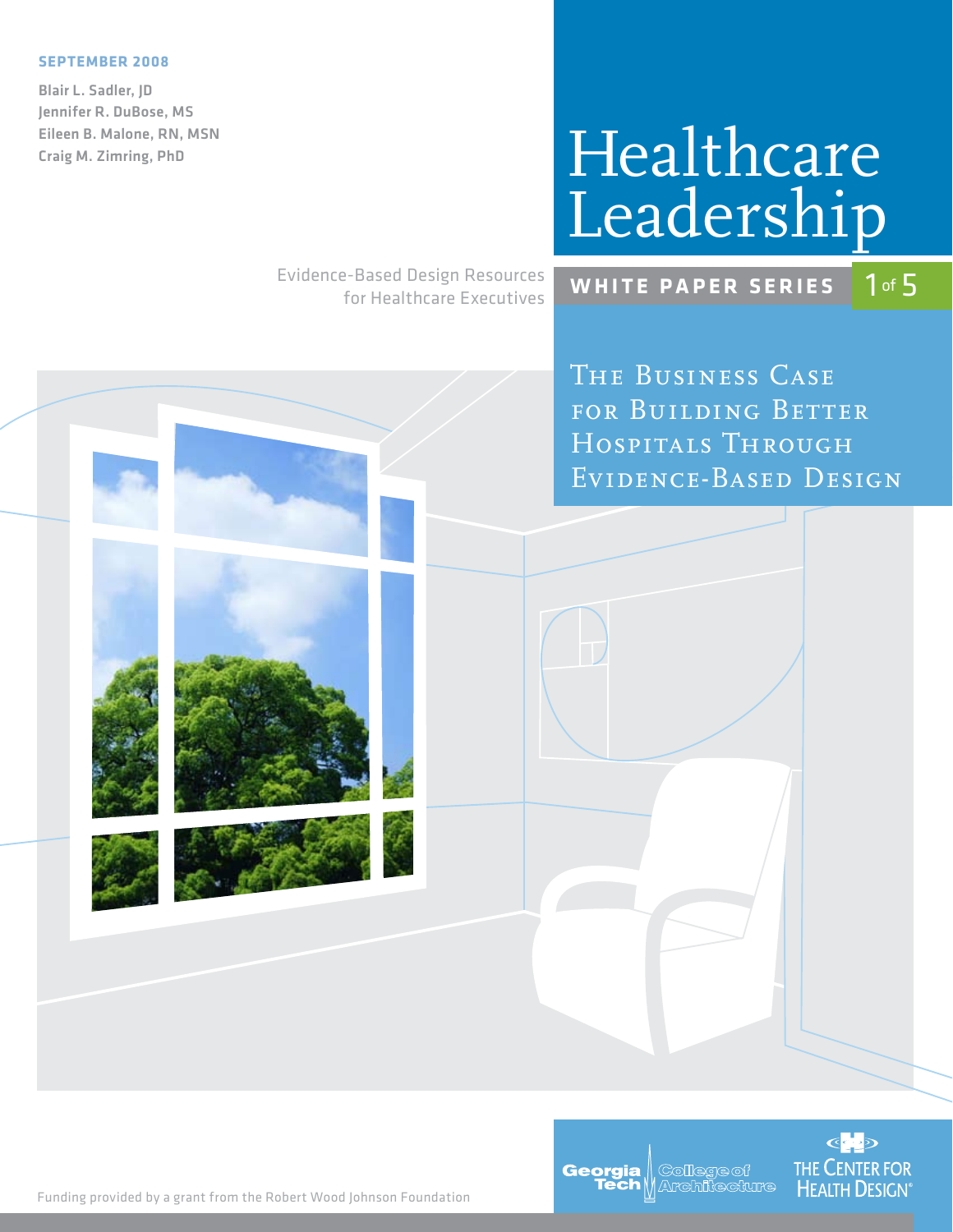#### **September 2008**

Blair L. Sadler, JD Jennifer R. DuBose, MS Eileen B. Malone, RN, MSN Craig M. Zimring, PhD

# Healthcare Leadership

**WHITE PAPER SERIES** 1 of 5

# The Business Case for Building Better Hospitals Through Evidence-Based Design

# **Executive Summary**

Building a new hospital or undertaking a major renovation is likely to be the biggest financial decision that a CEO or hospital board of trustees will ever make. There is a growing body of evidence that now links the physical environment with safety and quality outcomes for patients and staff. As part of their management and fiduciary responsibilities, hospital leaders and boards must base decisions about built-environment investments that include cost-effective evidence-based design (EBD) interventions in their strategic plan and investment portfolio or risk suffering the economic consequences in an increasingly competitive and transparent environment.

This paper provides an EBD toolkit for leaders to use when considering a major building project, as well as a proposed return-on-investment framework to evaluate the business case for each EBD feature included. These features, when combined with a transformation of the organization's culture and processes, maximize the capital investment by quantifiably improving patient safety and quality, enhancing workforce recruitment and retention, and producing a significant multiyear return on investment.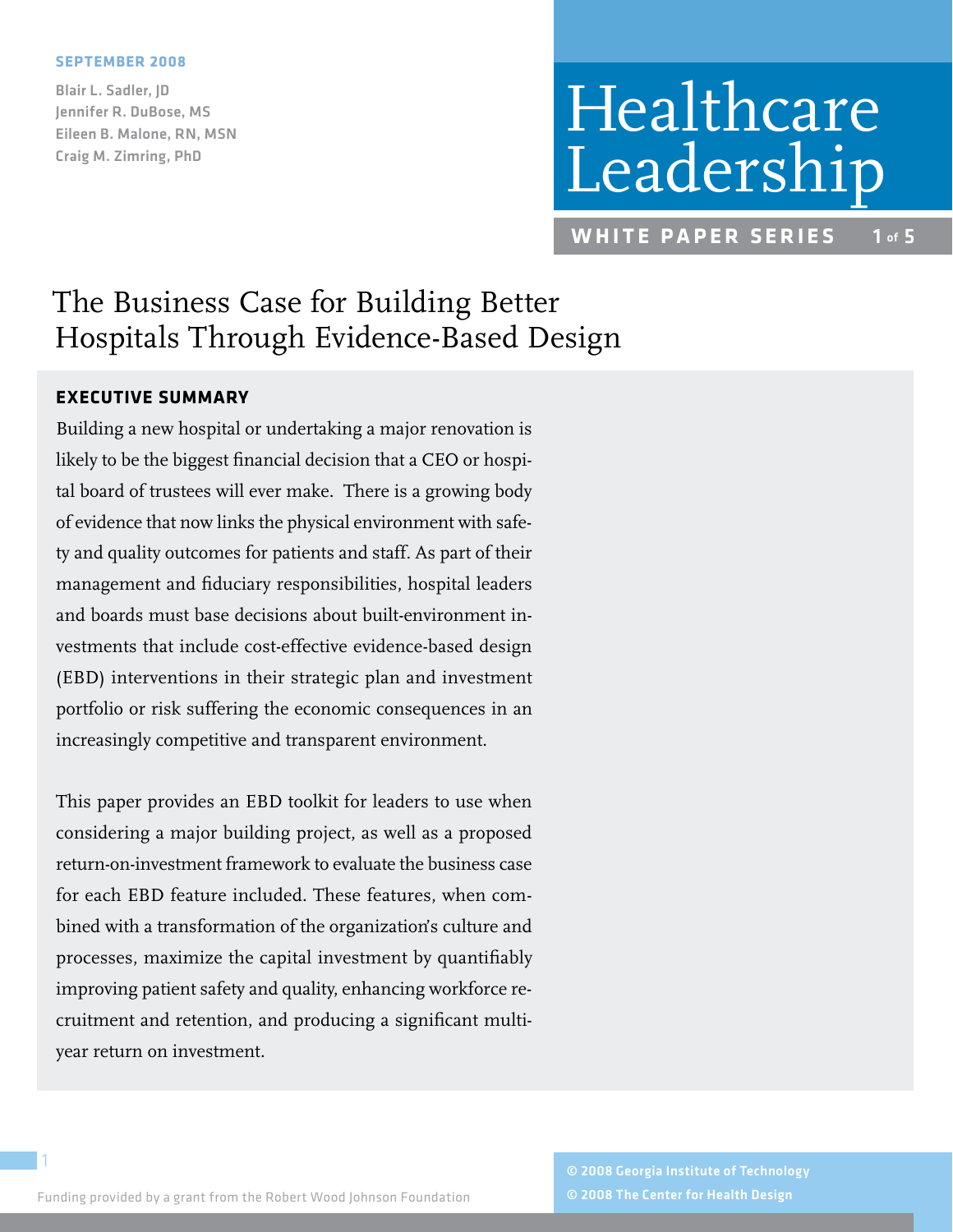#### **September 2008**

Blair L. Sadler, JD Jennifer R. DuBose, MS Eileen B. Malone, RN, MSN Craig M. Zimring, PhD

# Healthcare Leadership

**WHITE PAPER SERIES** 1 of 5

# The Business Case for Building Better Hospitals Through Evidence-Based Design

*This paper is adapted from a full-length article, "The Business Case for Building Better Hospitals Through Evidence-Based Design" by Blair L. Sadler, Jennifer DuBose, and Craig Zimring, originally published in the spring 2008 issue of*  HERD (Health Environments Research and Design Journal)*, Vol. 1, No. 3. For more information about* HERD*, visit the Web site at www.herdjournal.com.*

### **THE CHANGING HEALTHCARE LANDSCAPE**

Today, hospitals and their leaders are dealing with a host of daunting and often competing demands: unpredictable reimbursement, work-force shortages, skyrocketing costs, increasing disclosure requirements, mounting consumer and employer expectations, and aggressive union tactics. Most important, a quality and safety revolution is sweeping the country (Institute of Medicine, 2000, 2001). Consumers, employers, and payers are demanding that hospitals dramatically reduce system-based errors that harm, even kill thousands of patients annually (Sadler, 2006).

Further, many hospital facilities have simply come to the end of their useful lives, while, in several states, seismic requirements are mandating major facility upgrades. As a nation, we have entered a major hospital construction boom. It is projected that the already strong healthcare construction sector will continue grow to a total of \$67.2 billion in 2012 (FMI, 2008).

These forces provide unprecedented opportunities to build better hospitals and renovate existing ones that can measurably improve care and working conditions. Indeed, there is now a significant body of evidence that shows the physical environment is a critical component in any program to improve safety and quality for patients and provide a safer working environment for staff. *(For an in-depth review of the available research, see "A Review of the Research Literature on Evidence-Based Healthcare Design" by* 

*Roger S. Ulrich, Craig Zimring, Xuemei Zhu, Jennifer DuBose, Hyun-Bo Seo, Young-Seon Choi, Xiaobo Quan, and Anjali Joseph.)* As part of a comprehensive program, the physical environment can help eliminate avoidable conditions such as patient falls and hospitalacquired infections and must be carefully considered when designing new or renovated facilities (Agency for Healthcare Research and Quality, 2007; Clancy, 2008; Henriksen, Isaacson, Sadler, & Zimring, 2007). The physical environment also has a major impact on revenue enhancement and cost avoidance, making it an important long-term investment.

# **CONNECTING SAFETY AND QUALITY IMPROVEMENT TO THE PHYSICAL ENVIRONMENT**

Evidence-based design is the process of basing decisions about the built environment on credible research to achieve the best possible outcomes (Center for Health Design, 2008). The physical environment in which people work and patients receive their care is one of the essential elements to resolve a number of preventable hospital-acquired conditions. Research now shows that the physical environment in which patients are cared for and in which caregivers work has a measurable and quantifiable impact on them (Joseph, 2006a, 2006b, 2006c; Joseph & Ulrich, 2007; Ulrich, Zimring, Joseph, Quan, & Choudhary, 2004; Ulrich et al., 2008). Indeed, the environment can significantly assist or impede an organization's safety and quality improvement agenda (Henriksen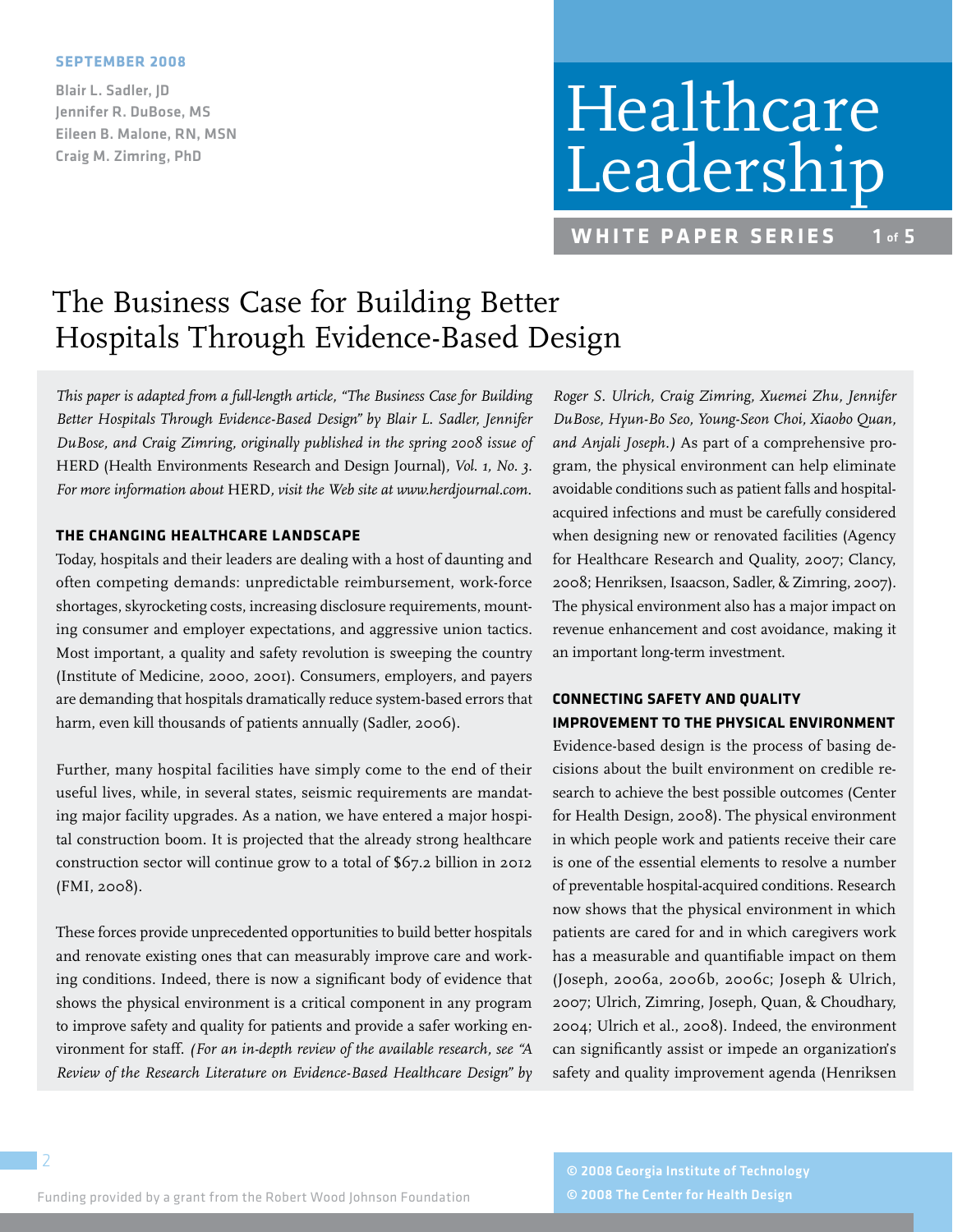et al., 2007). *(For more on the environment's impact on the work force and patient care, see "Maximizing the Impact of Nursing Care Quality: A Closer Look at the Hospital Work Environment and Nurse's Impact on Patient-Care Quality" by Ann Hendrich and Marilyn Chow.)*

So with the mounting pressure to improve quality and safety, and the evidence that design of the physical environment can contribute to both, why haven't all hospitals rushed out and implemented these evidence-based design innovations? Some have. For those that haven't, the barriers are often perceived to be economic.

*"One of the happy sides to this idea of evidence-based design is that, unlike some calls for changes in healthcare, it really thoroughly unites the interests and life experience of the work force in healthcare with that of the patient."* 

> – Don Berwick, MD, MPP, FRCP, President and CEO, Institute for Healthcare Improvement, as quoted in "Transforming Hospitals: Designing for Safety and Quality" (Agency for Healthcare Research and Quality, 2007).

#### **Balancing One-Time Capital Costs and Ongoing Operating Savings**

Central to the business case is the need to balance one-time construction costs against ongoing operating savings and revenue enhancements. The first attempt to analyze this balance was published in 2004 by a multidisciplinary team that reviewed published research and the actual experience of healthcare organizations that used evidence-based design in portions of their construction projects. Many of these were pioneering hospitals, called Pebble Project partners, which were part of a collaborative learning program sponsored by The Center for Health Design. They designed a hypothetical Fable Hospital™. (The name *Fable* was chosen because it had not then been built.) When they analyzed the operating cost savings resulting from reducing infections, eliminating unnecessary patient transfers, minimizing patient falls, lowering drug costs, lessening employee turnover rates, as well as improving market share and philanthropy, they concluded that, with effective management and monitoring, the financial operating benefits would continue for several years, making the additional innovations a sound long-term investment (Berry, Parker,

Coile, Hamilton, O'Neill & Sadler, 2004). In short, there was a compelling business case for building better, safer hospitals.

#### **Going Green:**

### **Another Dimension of the Business Case**

In addition to evidence-based design features that attend to patient and staff safety, there are a number of emerging sustainable or *green* building features and strategies that can improve the healthcare environment. Some of these can be implemented with little or no capital cost and should be considered for inclusion in new projects.

# **Moving "Light-Green" to "Dark-Green" Dollars: A Challenge to Address**

To fully realize the business-case impact of the costs avoided through the improved outcomes that evidence-based design can deliver (reduced infections, reduced patient falls, improved nurse turnover, etc.), the cost savings must be estimated, captured, and reflected in the organization's financial statements. A full accounting of these costs avoided requires system thinking to capture all associated costs such as the reduced recruiting and training expenditures that come along with reduced nursing turnover rates.

The movement of theoretical savings (light-green dollars) to actual savings to the hospital as reflected in its financial statements (dark-green dollars) is a key success factor to make the business case actually accomplish its objectives. This is true of any quality-improvement innovation, whether or not connected to environmental changes, and was first described by an interdisciplinary team at the Institute for Healthcare Improvement (Nolan & Bisognano,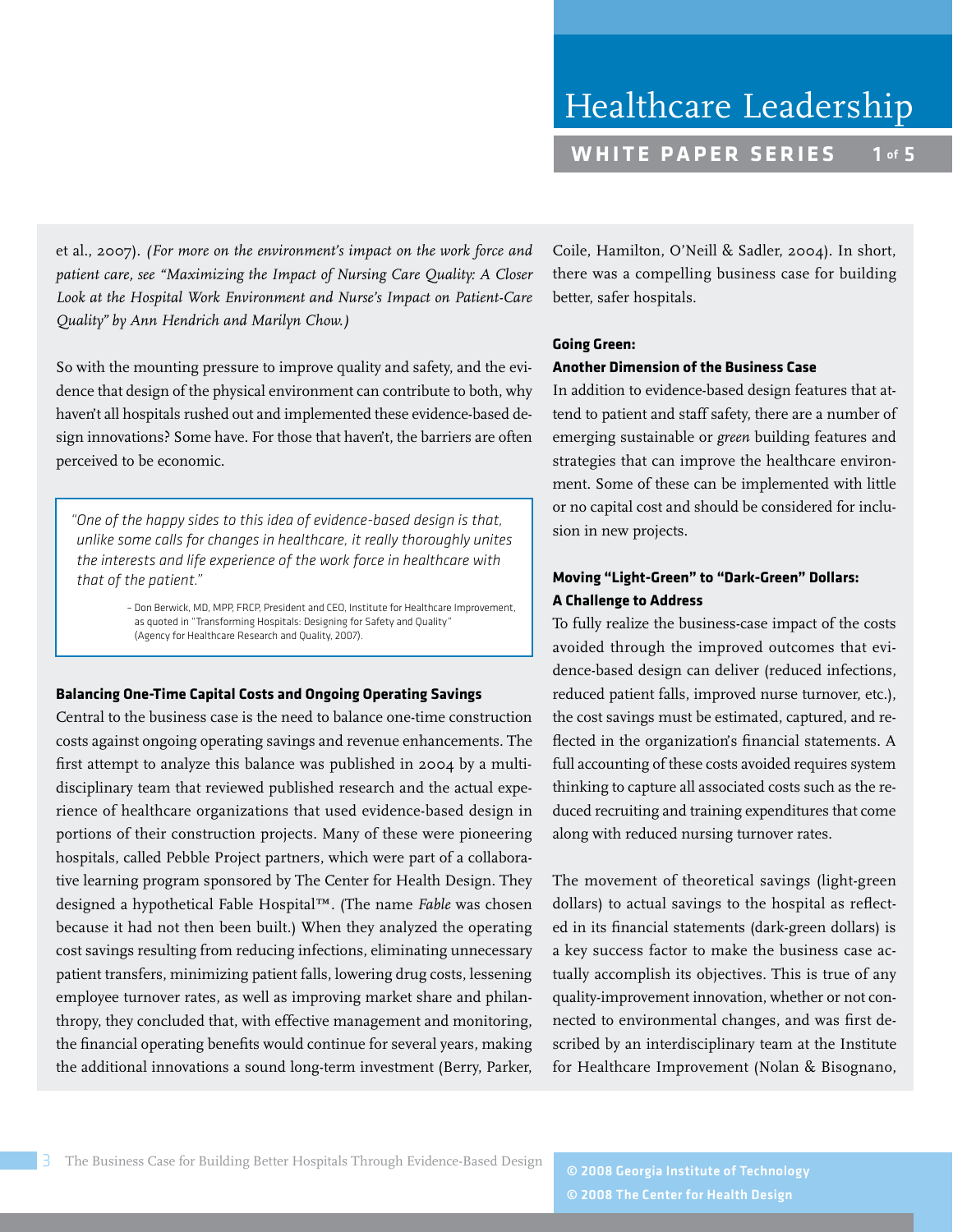2006). Documenting actual cost savings in financial forecasts can be invaluable in convincing boards of trustees that evidence-based design investments are cost-effective.

A suggested framework that hospitals can use to calculate the return on investment of a specific evidence-based innovation is included in a subsequent section. Each organization will need to incorporate the latest relevant evidence and its best judgment about cost and revenue impacts of the innovations being considered.

# **THE CHANGING REIMBURSEMENT ENVIRONMENT: THE REVENUE SIDE OF THE BUSINESS CASE**

When fully considering reduced operating costs and revenue enhancements, there is a powerful business case that supports making intelligent evidence-based design decisions. In addition to the multiyear cost-savings opportunities, it is important to consider the implications of several major forces beginning to change reimbursement formulas and require public reporting of quality-safety outcomes as well as comparable patient satisfaction scores.

#### **Pay for performance**

In the past few years, a fundamentally new concept has begun to emerge in the reimbursement to hospitals and physicians. It is called *value-based purchasing* or *pay for performance,* and it promises to have an important impact on the business case for quality improvement, including the physical environment in which people work and care is received. While much of the emphasis so far has been on Medicare patients (driven by the Centers for Medicare and Medicaid Services [CMS]), it seems safe to assume that Medicaid and commercial payers will follow in this direction—indeed some have already begun.

## **The National Quality Forum's Never Events**

The National Quality Forum (NQF) has identified 27 Never Events that are largely preventable and should simply never occur in hospitals (National Quality Forum). CMS has identified specific harms, including infections and falls that should not be reimbursed. While the details are just emerging, it seems reasonable to assume that, within 3 to 5 years, virtually no payers will reimburse hospitals and physicians for serious harm that they cause. Consumers will have easier access to clear, comparable outcome measures and will begin to make choices about where they go for care based on this information. Increasingly, consumers will be channeled to payer-preferred networks based on quality measures. Poorly performing hospitals could risk losing significant market share.

#### **Hospitals Will no Longer Charge for Their Errors**

In this new era of transparency and public reporting, hospitals in some states have voluntarily decided not to charge payers and patients for errors they cause. The connection to such a policy and an organization's reputation is important. In addition, the connection between hospital errors and the incidence of litigation has been effectively described (Gosfield & Reinertsen, 2005).

Several state hospital associations have adopted a no-charge policy for hospital-caused errors, and this may soon become standard practice (Beaudoin, 2007). We are entering a new era—one where patients and payers will no longer tolerate being charged for poor outcomes.

# **Patient Satisfaction and Transparency: HCAHPS Changes the Rules**

Another emerging trend is the mandated reporting of patient experiences in hospitals. With support from CMS and the Agency for Healthcare Research and Quality, the Hospital Consumer Assessment of Healthcare Providers and Systems (HCAHPS) survey was developed to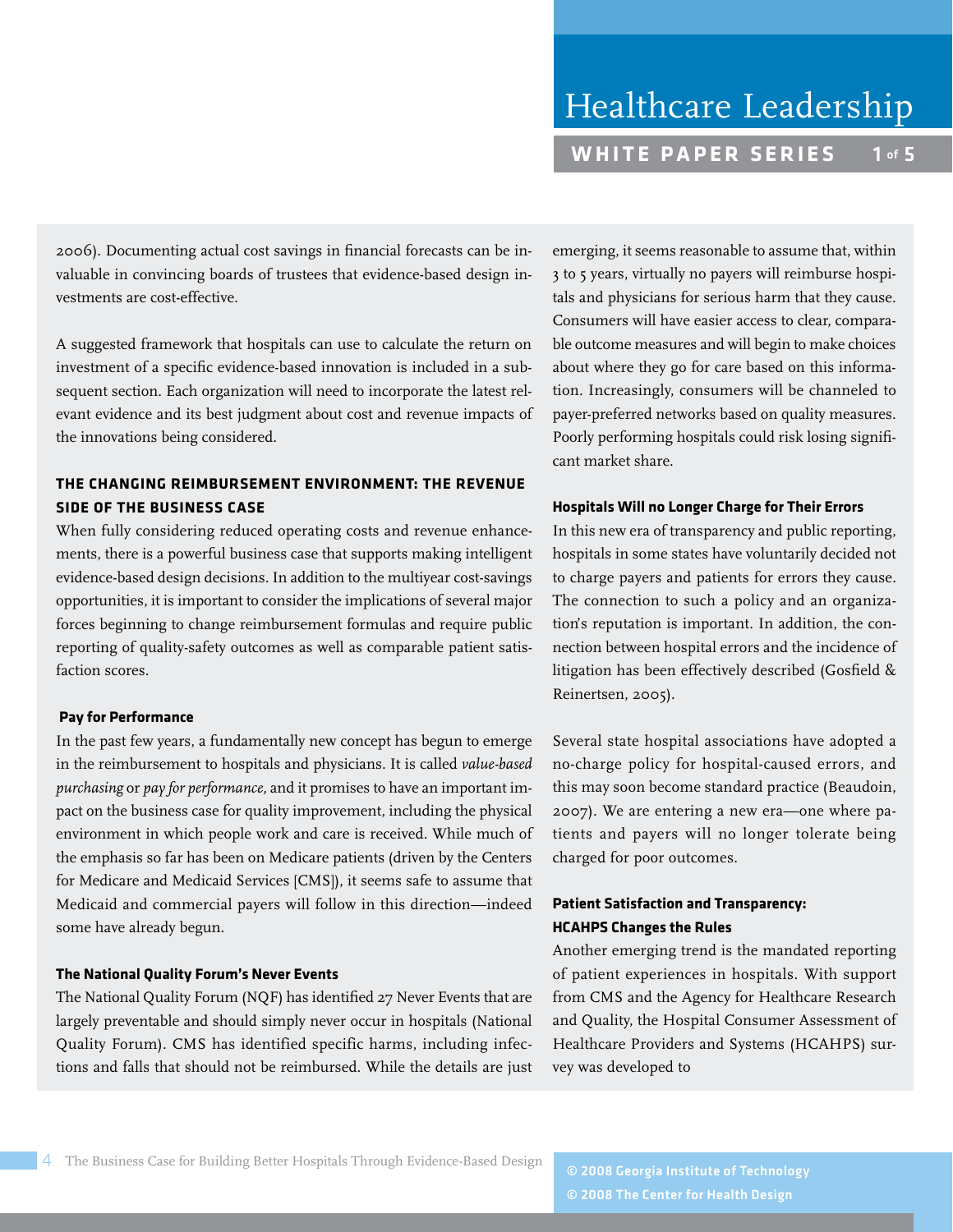- 1) produce comparable data on patients' perspectives of care on topics that are important to consumers;
- 2) through public reporting, create incentives for hospitals to improve care; and
- 3) increase public accountability through increased transparency of quality of care.

The survey is composed of 27 items, 18 of which encompass critical aspects of the hospital experience including cleanliness and quietness of the hospital environment and overall rating of the hospital (Centers for Medicare and Medicaid Services, 2007).

While there is no data yet to report the impact of this new trend, it seems reasonable to predict that those hospitals that have more comfortable, safe, and patient-centered physical environments will be rated higher by patients in the HCAHPS survey. And this could have significant influence on patient choice of hospitals with a resulting impact on a hospital's market share and its financial bottom line.

While HCAHPS is focused today on Medicare beneficiaries, it seems reasonable to assume that Medicaid and commercial payers will again follow and that this type of public-reporting requirement will apply to most hospitals.

These four trends combine to send a clear signal that hospitals could experience significant negative revenue consequences secondary to providing less than optimal environments that contribute to unacceptable clinical outcomes, lower patient satisfaction scores, and reduced market share.

# **PRIORITY DESIGN RECOMMENDATIONS**

The following design recommendations have been developed based on the strength of the evidence available and their impact on safety, quality, or cost (Table 1). These recommendations can be

| <b>TABLE 1:</b><br><b>DESIGN INTERVENTIONS THAT ANY HOSPITAL CAN UNDERTAKE</b> |                                                                                                 |                                                                                                        |  |
|--------------------------------------------------------------------------------|-------------------------------------------------------------------------------------------------|--------------------------------------------------------------------------------------------------------|--|
|                                                                                | <b>Design Interventions</b>                                                                     | <b>Quality and Business-Case Benefits</b>                                                              |  |
|                                                                                | Install handwashing dispensers at each bedside and in all high patient-<br>volume areas.        | Reduced infections                                                                                     |  |
| $\overline{2}$                                                                 | Where structurally feasible, install HEPA filters in areas housing<br>immunosupressed patients. | Reduced airborne-caused infections                                                                     |  |
| 3                                                                              | Where feasible, install ceiling-mounted lifts.                                                  | Reduced staff back injuries                                                                            |  |
| 4                                                                              | Conduct a noise audit and implement a noise-reduction plan.                                     | Reduced patient and staff stress, reduced patient<br>sleep deprivation, increased patient satisfaction |  |
| 5                                                                              | Install high-performance sound-absorbing ceiling tiles.                                         | Reduced patient and staff stress, reduced patient<br>sleep deprivation, increased patient satisfaction |  |
| 6                                                                              | Use music as a positive distraction during procedures.                                          | Reduced patient stress, reduced patient pain and<br>medication use                                     |  |
| 7                                                                              | Use artwork and virtual-reality images to provide positive distractions.                        | Reduced patient and staff stress, reduced patient<br>pain and medication use                           |  |
| 8                                                                              | Improve wayfinding through enhanced signage.                                                    | Reduced staff time spent giving directions, reduced<br>patient and family stress                       |  |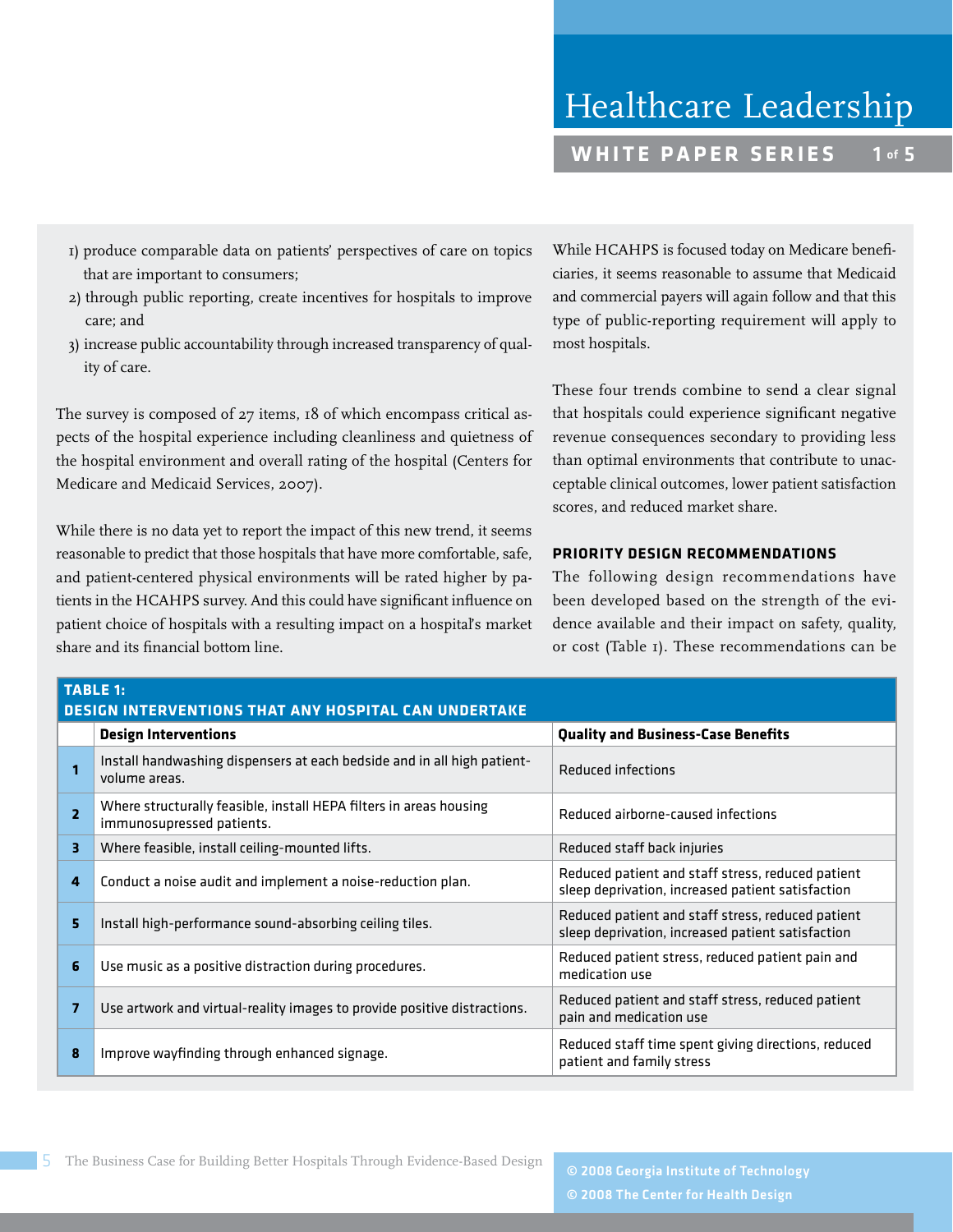implemented in any facility at any time without significant modification to the facility and at relatively low cost.

*"As hospital leaders continue to seek ways to improve quality and reduce errors, it is critical that they look around their own physical environment with the goal of ensuring the hospital contributes to, rather than impedes, the process of healing."*

> – Dr. Carolyn Clancy, U.S. Director of the Agency for Healthcare Research and Quality, as quoted in the *American Journal of Medical Quality* (Clancy, 2008, p. 68).

Other strategies require greater financial investment and significant physical modifications and are best incorporated as part of a major renovation or a new construction project (Table 2). Healthcare leaders should seriously consider including these cost-effective design strategies as part of their quality-improvement efforts.

# **HOW TO UTILIZE EVIDENCE BASED DESIGN: A TOOLKIT FOR ACTION**

## **Ask An Additional Question**

Traditionally, hospital leaders have asked five questions when considering a major building project.

**1. Urgency:** Is the expansion/replacement actually needed now to fulfill the hospital's mission? What is the cost strategically of not proceeding?

| <b>TABLE 2:</b>                                                  |                                                                                          |                                                                                                                        |  |
|------------------------------------------------------------------|------------------------------------------------------------------------------------------|------------------------------------------------------------------------------------------------------------------------|--|
| DESIGN INTERVENTIONS AS PART OF CONSTRUCTION OR MAJOR RENOVATION |                                                                                          |                                                                                                                        |  |
|                                                                  | <b>Design Interventions</b>                                                              | <b>Quality and Business-Case Benefits</b>                                                                              |  |
| 1                                                                | Build single-patient rooms.                                                              | Reduced infections, increased privacy, increased<br>functional capacity, increased patient satisfaction                |  |
| 2                                                                | Provide adequate space for families to stay over night in patient rooms.                 | Increased patient and family satisfaction, reduced<br>patient and family stress                                        |  |
| з                                                                | Build acuity-adaptable rooms.                                                            | Reduced intrahospital transfers, reduced errors,<br>increased patient satisfaction, reduced unproductive<br>staff time |  |
| 4                                                                | Build larger patient bathrooms with double-door access.                                  | Reduced patient falls, reduced staff back injuries                                                                     |  |
| 5                                                                | Install HEPA filtration throughout patient-care areas.                                   | Reduced airborne-caused infections                                                                                     |  |
| 6                                                                | Install handwashing dispensers at each bedside and in all high patient-<br>volume areas. | Reduced infections                                                                                                     |  |
| $\overline{\mathbf{z}}$                                          | Install ceiling-mounted lifts in majority of patient rooms.                              | Reduced staff back injuries                                                                                            |  |
| 8                                                                | Meet established noise-level standards throughout the facility.                          | Reduced patient and staff stress, reduced patient<br>sleep deprivation, increased patient satisfaction                 |  |
| 9                                                                | Use music as a positive distraction during procedures.                                   | Reduced patient stress, reduced patient pain and<br>medication use                                                     |  |
| 10                                                               | Provide access to natural light in patient and staff areas.                              | Reduced patient anxiety and depression, reduced<br>length of stay, increased staff satisfaction                        |  |
| 11                                                               | Use artwork and virtual-reality images to provide positive distractions.                 | Reduced patient and staff stress, reduced patient<br>pain and medication use                                           |  |
| 12                                                               | Build decentralized nursing stations.                                                    | Increased staff time spent on direct patient care                                                                      |  |
| 13                                                               | Include effective wayfinding systems.                                                    | Reduced staff time spent giving directions, reduced<br>patient and family stress                                       |  |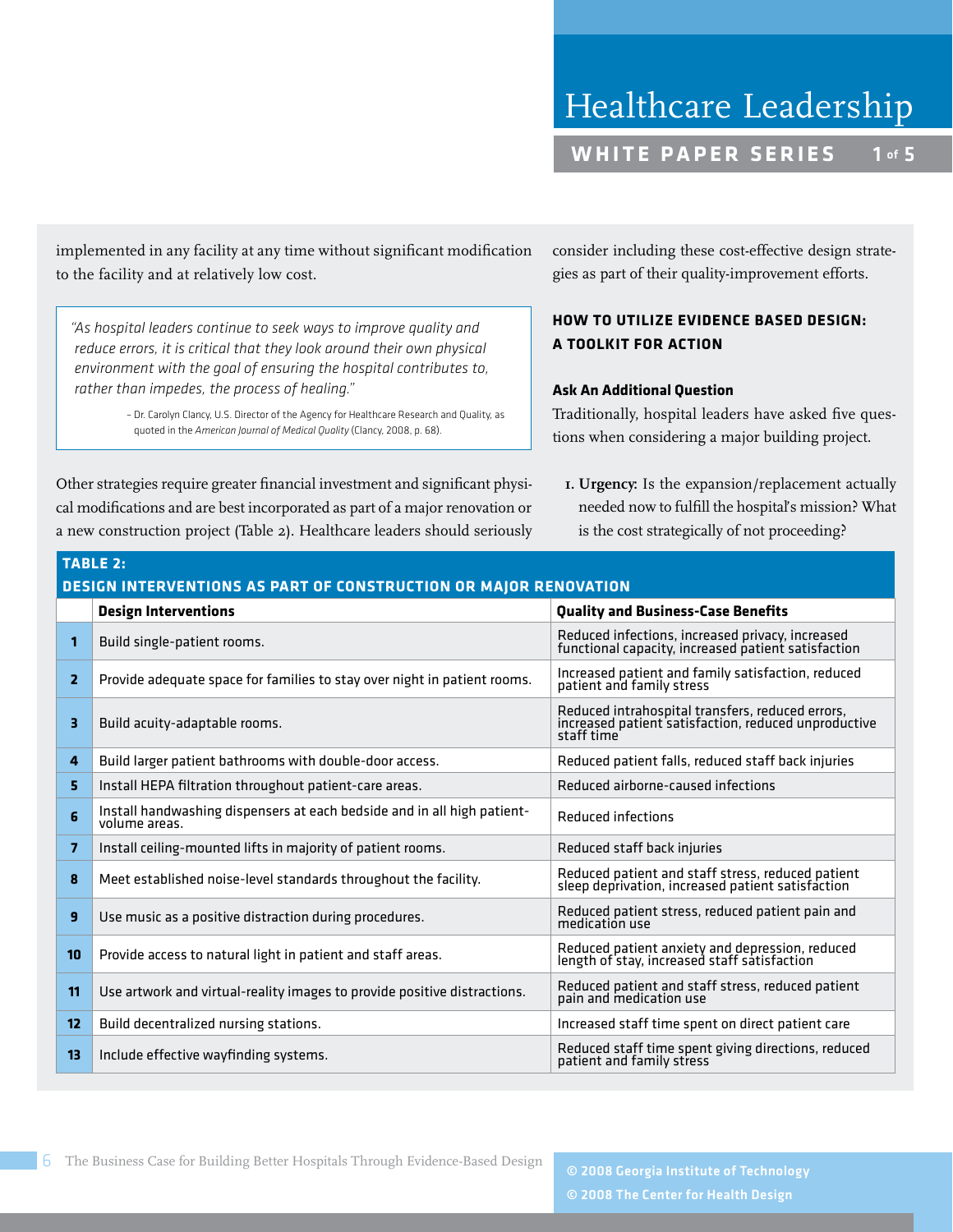- **2. Appropriateness:** Is the proposed plan the most reasonable and prudent in light of other alternatives?
- **3. Cost:** Is the cost/square foot appropriate in light of other projects being built in the region?
- **4. Financial impact**: Has the financial impact of additional volume, depreciation expense, and revenue assumptions been reasonably analyzed and projected?
- **5. Sources of funds:** Is the anticipated combination of additional operating income, reserves, borrowing, and philanthropy reasonable and enough to support the project?

When planning to build a new hospital or renovate an existing facility, hospital leaders should address a sixth key question:

 **How will the proposed project incorporate all relevant and proven evidence-based design innovations to optimize patient safety, quality, and satisfaction, as well as work-force safety, satisfaction, productivity, and energy efficiency?** 

*(For more information on the decision-making process, see "Implementing Healthcare Excellence: The Vital Role of the CEO in Evidence-Based Design" by Craig Zimring, Godfried L. Augenbroe, Eileen B. Malone, and Blair L. Sadler.)*

# **From Questions To Action:**

# **A Framework for Evaluating the Business Case for Evidence-Based Design Features**

To address question number 6 effectively, a hospital should have a process for critically evaluating proposed evidence-based design features to determine which ones will have the greatest impact on their operations. A return-on-investment (ROI) framework is offered below that describes the business-case issues that need to be considered when evaluating specific evidence-based design innovations.

Each organization must incorporate the latest evidence and apply its best judgment regarding the cost and revenue impacts of design innovations. It also calls for an understanding of the evidence-based design features included in the project and the clinical and administrative interventions that are planned to achieve safetyquality goals.

Both initial and lifecycle incremental costs and savings are provided for all interventions so that a comparison can be made between the cost of intervention and the enhanced revenue associated with cost avoidance.

Using the goal of reducing hospital-acquired infections as an example, this framework requires specific performance information to identify the scope of the problem and target improvement goals. This framework should work equally well for other types of evidence-based design innovations. This ROI framework contains five steps and requires filling in each table with your hospital's data.

# **Step 1: Identify scope of the problem and improvement opportunity.**

Begin by creating a multidisciplinary leadership team and developing a compelling vision of the goals that will achieve measurable safety-quality improvements involving patients, families, and staff, as well as volume and the bottom line.

Based on these goals, evaluate current practice and develop a baseline for each. For example, determine the current rates of infections, transfers, employee turnover, patient falls institutionally and at the patient-unit level. Identify the baseline operating costs associated with these outcomes.

Set measurable postoccupancy improvement targets. For example, goals might include a reduction in hospital-acquired infections from X to Y,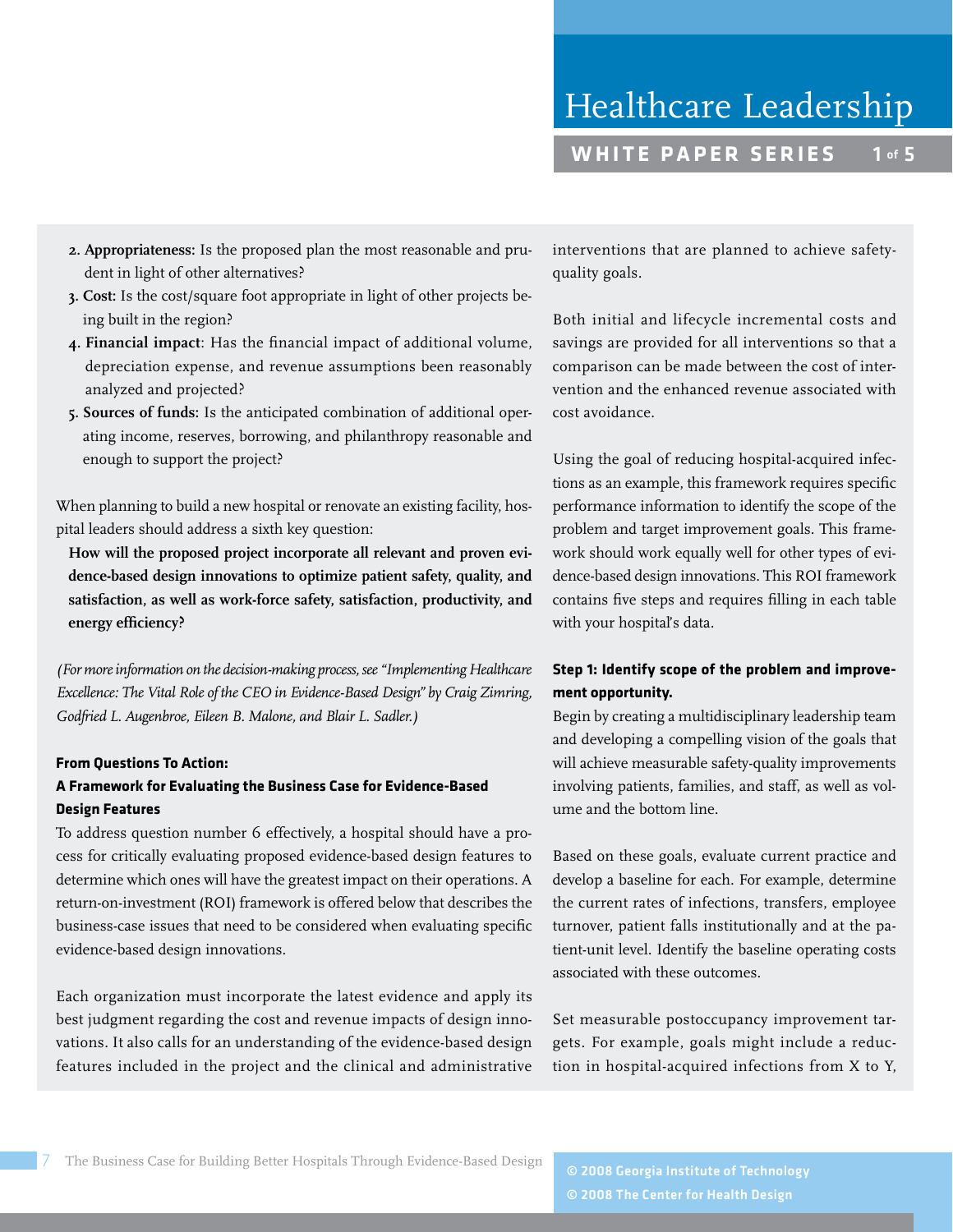increase in patient satisfaction rates from A to B, decrease in workforce lift injuries from C to D, and reduction in patient transfers from E to F. These measurable improvement targets must be widely agreed to by all key stakeholders and effectively communicated. Key staff members must be included in this process and become active advocates. To be successful, it is essential to build an organizational culture of support for these changes.

For example, for hospital-acquired infections, you would gather the following data and use it to complete Table 3.

- Identify total admissions that occurred in the previous year. (You may want to capture this data for several previous years to develop an average baseline or trend.)
- Of those admissions, determine how many patients contracted HAIs. **<sup>1</sup>**
	- Identify the number of patients with specific HAIs that will not be reimbursed by payers or under your hospital policy.
	- Identify the average hospital cost per admission for patients with and without an HAI, splitting out nonreimbursable cases if desired.
- Identify your improvement goal: e.g., reduce HAIs to X number per year.

#### **Step 2: Estimate improvement costs.**

In order to estimate the costs for achieving your goals, you need to identify the specific evidence-based design strategies as well as clinical and administrative strategies you will use to reach your goals and identify associated initial and lifecycle costs (Table 4). Management, medical staff, and board leadership must collaborate with the architect to determine which cost-effective evidence-based design interventions will support their vision for the new project.

If your goal is to reduce hospital-acquired infections, your analysis would be similar to the following:

Examples of evidence-based design interventions are provided below.

- Create 100% single-patient rooms.
- Ensure that there are separate handwashing sinks for staff in patient rooms and that the sinks are unavoidably visible and available.

| <b>TABLE 3:</b>                                  |                                      |                                                                |                                                         |  |
|--------------------------------------------------|--------------------------------------|----------------------------------------------------------------|---------------------------------------------------------|--|
| <b>PROBLEM SCOPE AND IMPROVEMENT OPPORTUNITY</b> |                                      |                                                                |                                                         |  |
| <b>Outcome</b>                                   | <b>Number of Cases</b>               | <b>Rate per 1000 Admissions</b>                                | <b>Average Hospital Cost per Admission</b>              |  |
| HAI                                              |                                      | (Number of HAI cases/total<br>admissions) x 1,000              |                                                         |  |
| No HAIs                                          |                                      | (Number of non-HAI cases/<br>total admissions) x 1,000         |                                                         |  |
| Unreimbursed HAI                                 |                                      | (Number of unreimbursed HAI<br>cases/total admissions) x 1,000 |                                                         |  |
| <b>Total admissions</b>                          | Number of HAI +<br>number of non HAI |                                                                |                                                         |  |
| Incremental cost for all<br><b>HAI</b> cases     |                                      |                                                                | Average cost HAI - Average cost non-HAI                 |  |
| Incremental cost for<br>unreimbursed HAI cases   |                                      |                                                                | Average cost unreimbursed HAI - Average<br>cost non-HAI |  |

I A guideline to identifying patients with HAIs can be found in the Pennsylvania Health Care Cost Containment Council report's technical section, found at http://www.phc4.org/reports/hai/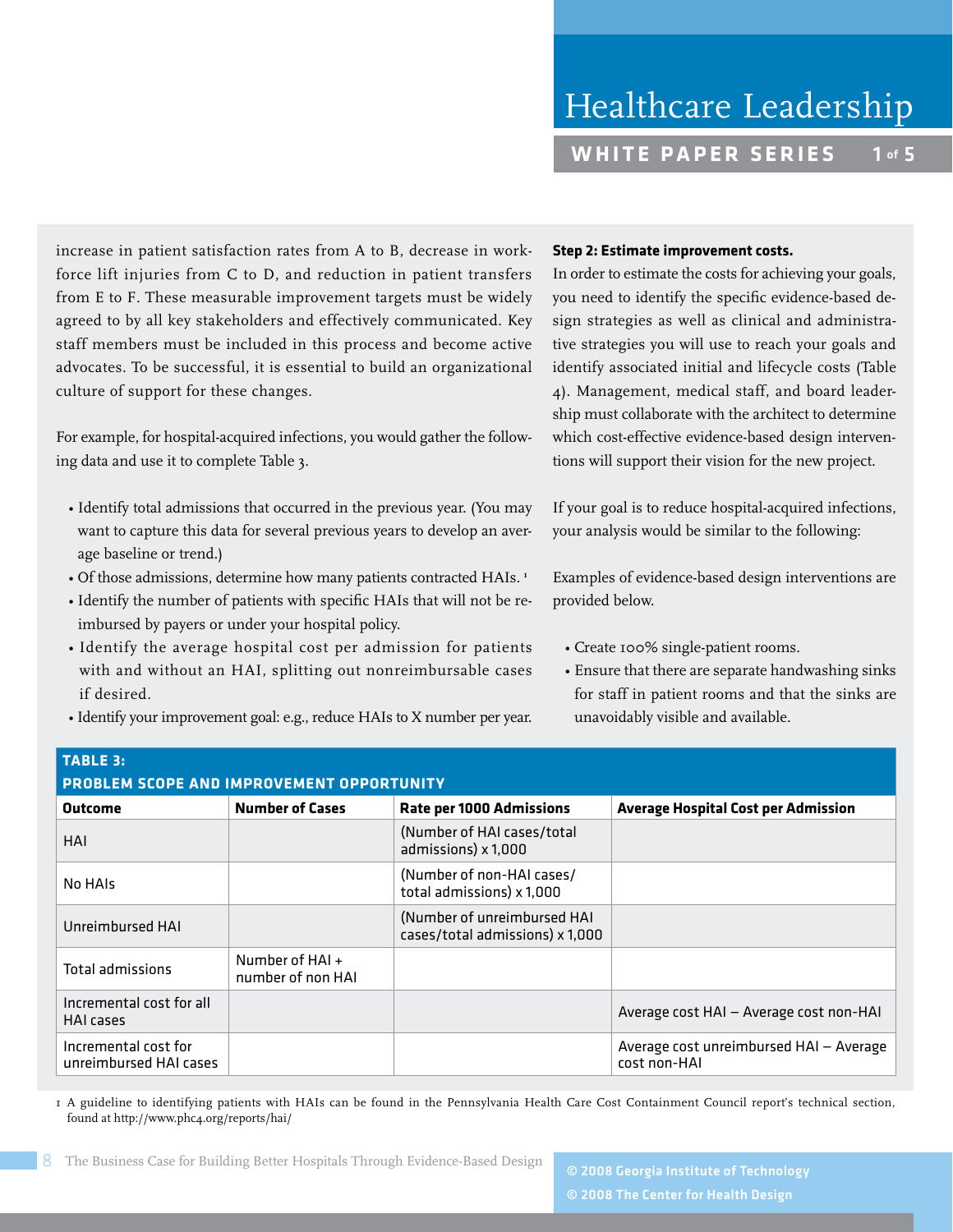| <b>TABLE 4:</b><br><b>IMPROVEMENT COSTS SUMMARY</b>           |                                                                                                                                  |                                                             |  |
|---------------------------------------------------------------|----------------------------------------------------------------------------------------------------------------------------------|-------------------------------------------------------------|--|
| <b>Intervention</b>                                           | <b>Initial Cost</b>                                                                                                              | <b>Annual Cost</b>                                          |  |
| 100% single-patient rooms                                     | Single-patient rooms are now the standard for new hospital<br>construction and, therefore, no additional cost is assumed.        | No additional cost assumed                                  |  |
| Separate sinks for staff in<br>patient rooms                  | Separate staff sinks are now considered standard for new<br>hospital construction and, therefore, no additional cost<br>assumed. | No additional cost assumed                                  |  |
| Alcohol-based gel devices                                     | Cost of device x additional number of devices per room x<br>number of rooms                                                      | Replacement, maintenance, and<br>gel refill costs           |  |
| Increased HEPA filtration                                     | Incremental cost of HEPA-capable air handlers x number of<br>air handlers                                                        | Increased energy and incremental<br>filter replacement cost |  |
| Clinical and administrative<br>interventions, e.g., education | Training program and educational materials                                                                                       | New employee training and<br>evaluation of compliance       |  |
| <b>Total cost of improvements</b>                             |                                                                                                                                  |                                                             |  |

- Provide alcohol-based hand-gel disinfection devices in multiple locations in patient rooms, such as on either side of the patient's bed, in the family zone of the patient's room, in the patient's bathroom, etc.
- Install HEPA filters in ventilation system.

Examples of clinical and administrative strategies are provided below.

- Make the reduction of HAIs an organizational patient-safety priority by providing staff, patient, and visitor education.
- Actively identify patients who carry multidrug-resistant organisms (MDROs).
- Use contact and equipment precautions for all MDRO patients.
- Ensure that the environmental cleaning plan includes all surfaces in proximity to patients and frequently touched surfaces on a more recurrent cleaning schedule for known MDRO patients.

#### **Step 3: Revenue improvement through cost avoidance.**

To understand the full impact of using evidence-based design strategies, management and medical leadership must incorporate the financial impact of these improvements into the hospital's annual capital and operating budgets that are reviewed and approved by the board of trustees. This requires looking at the costs and cost savings that will accrue each year as a result of the changes to your targeted outcomes (Table 5).

Again an example is provided for hospital-acquired infections.

Identify the potential savings associated with reducing HAIs. Using figures calculated in Step 1, determine the annual cost avoided if the HAI goal is achieved. You may want to calculate an average number of HAI cases to develop a baseline number or you may use the figure from the previous year. If your hospital census has changed dramatically, you may choose to use the rate of HAI instead of the absolute number.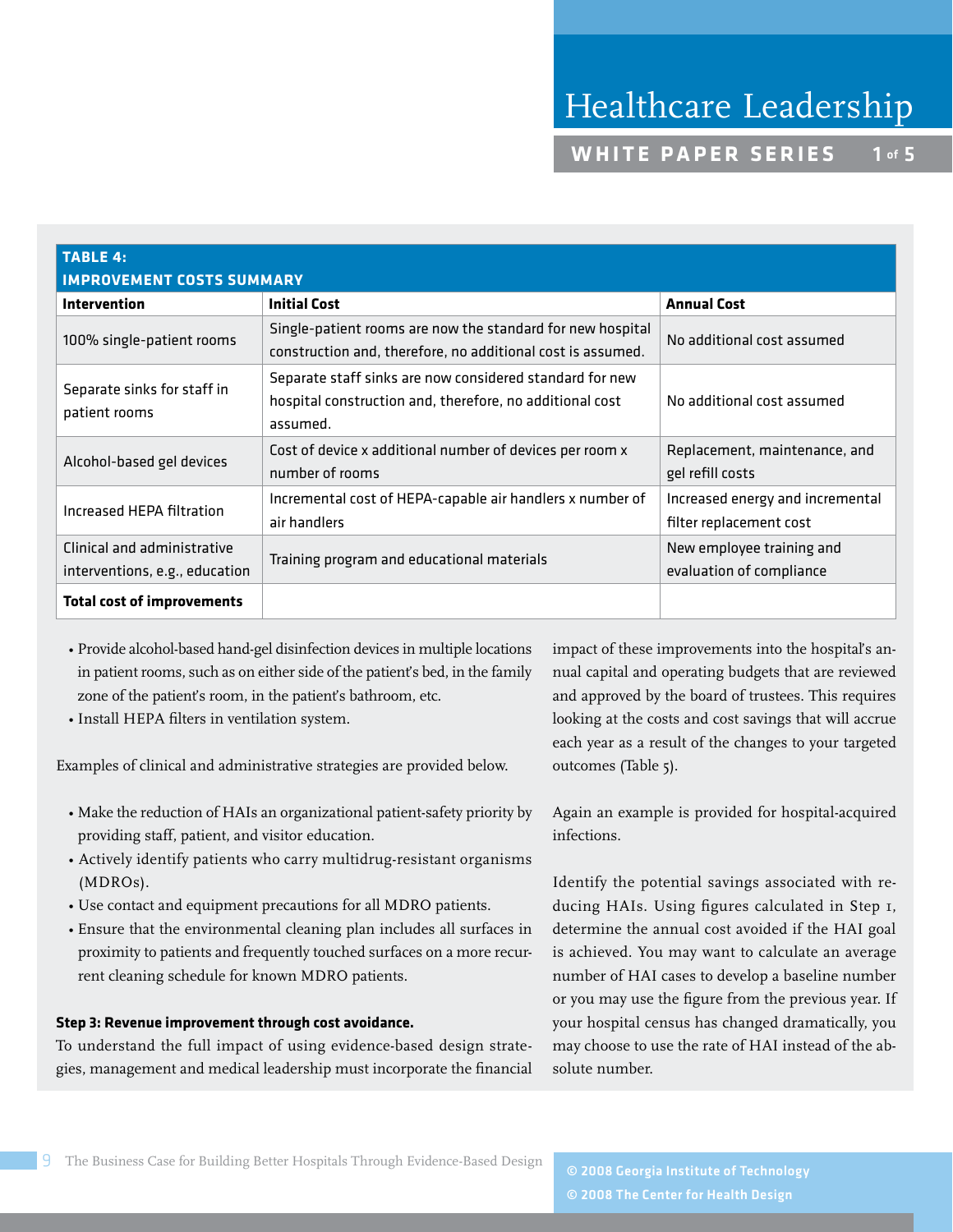| <b>TABLE 5:</b><br><b>REVENUE IMPROVEMENT THROUGH COST AVOIDANCE</b>                                             |                                                                                |                                                                                 |  |
|------------------------------------------------------------------------------------------------------------------|--------------------------------------------------------------------------------|---------------------------------------------------------------------------------|--|
| Avoided HAI cases:<br>Baseline number of $HAI -$<br>targeted number of HAI                                       | Incremental cost per HAI                                                       | Annual cost avoidance: Avoided HAI cases x<br>incremental cost per HAI cases    |  |
| Additional quantifiable<br>improvements:<br>Increased capacity<br>Avoided nonreimbursement<br>Reduced litigation | List each of the additional revenue<br>improvements appropriate to the project | Project annual projected revenue enhancement<br>expressed in dollars            |  |
| <b>Total</b>                                                                                                     |                                                                                | Add the above rows together for total cost<br>avoidance and revenue improvement |  |

Additional quantifiable revenue improvements may be projected because of fewer HAIs:

- **Increased capacity for more admissions.** Reducing the number of patients with HAI and their associated longer lengths of stay will increase the capacity for admitting additional patients and their associated revenue.
- **Avoidance of CMS nonreimbursement for certain HAIs.** As was mentioned earlier, CMS will no longer reimburse hospitals for a growing list of healthcare-associated occurrences that harm patients, many of which are HAIs.
- **Reduced litigation and settlement costs.** There may be fewer HAI-associated litigation and settlement costs for HAI patients who sue because of harm.
- **Improved bond rating.** A hospital's financial strategy, its credit rating, and ability to raise capital for future projects may be improved for those

organizations that include evidence-based design features that improve the quality and safety of patient care and improve the retention, satisfaction, safety, and efficiency of staff and, ultimately, the bottom line (Houston, et al. 2007).

# **Step 4: Calculate the ROI.**

Compare the total annual cost avoidance identified in Step 3 with the total initial cost of the planned interventions in Step 2 to identify the ultimate financial savings over interim points along the hospital's lifecycle. For year 2 and 5 costs, you can assume that you will have the same annual costs and cost avoidance for each year or you can project costs adjusted for inflation (Table 6).

| TABLE 6:                                                 |                                             |                                             |                                             |  |
|----------------------------------------------------------|---------------------------------------------|---------------------------------------------|---------------------------------------------|--|
| <b>RETURN ON INVESTMENT</b>                              |                                             |                                             |                                             |  |
| <b>Variables</b>                                         | <b>Initial Year</b>                         | Year 2                                      | Year 5                                      |  |
| Cumulative revenue improvement<br>through cost avoidance | Annual cost avoidance                       | Annual cost avoidance x 2                   | Annual cost avoidance x 5                   |  |
| Cumulative cost of improvement                           | initial cost                                | Initial cost + annual cost                  | Initial cost + (annual cost $x$ 4)          |  |
| Savings                                                  | Cost of avoidence - cost of<br>improvements | Cost of avoidence - cost of<br>improvements | Cost of avoidence - cost of<br>improvements |  |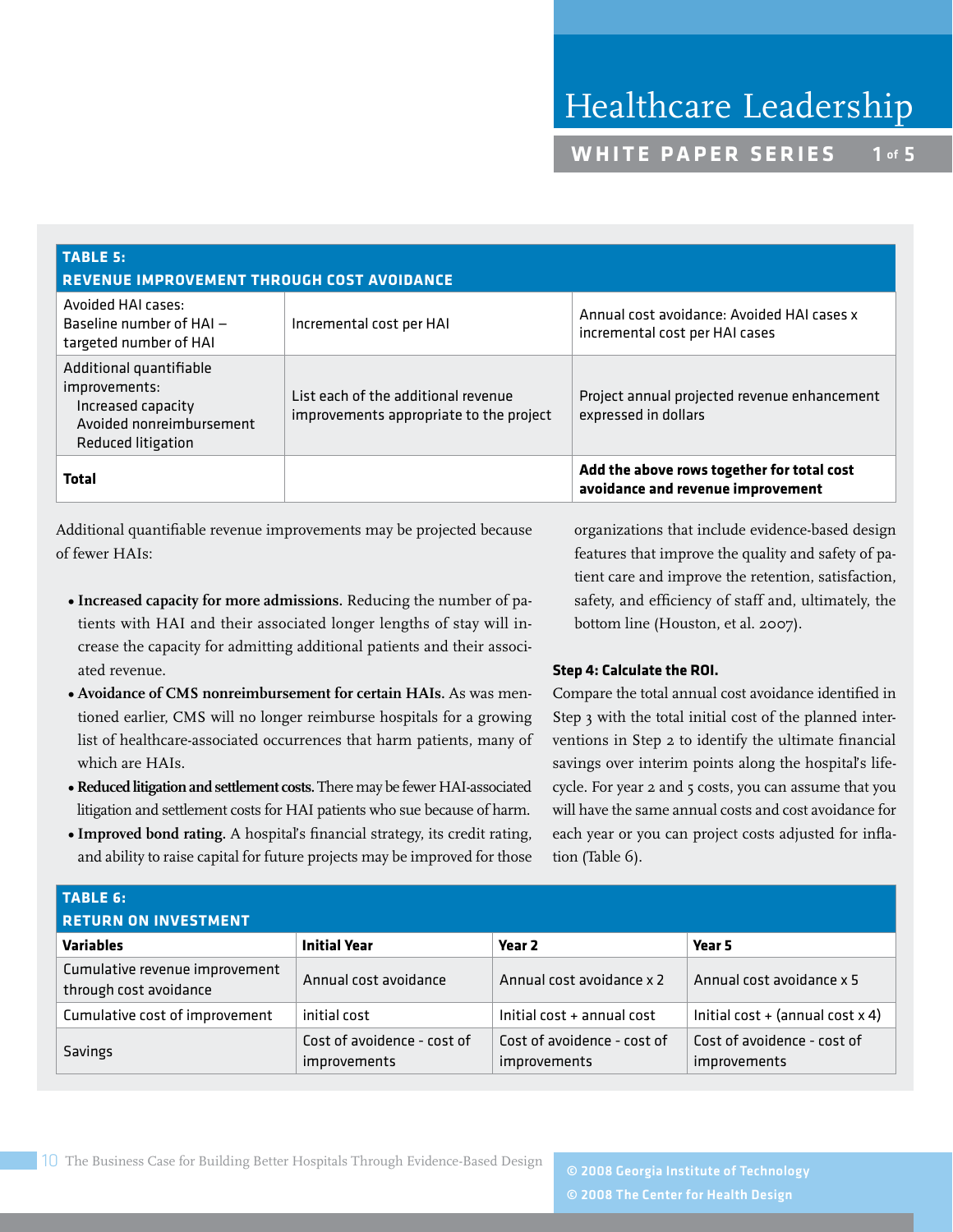# **Step 5: Embed the business case in the fabric of the organization.**

While the above steps will help you create a business case for evidencebased design, they are not sufficient in and of themselves. To be successful, the leadership team must also do several other critical things:

- Select an architect with a proven understanding of and experience in evidence-based design who will work with you to find fiscally responsible solutions looking beyond the first cost.
- Communicate performance-improvement targets and progress internally to all appropriate stakeholders.
- Communicate performance-improvement targets and progress externally to increase public awareness and recognition that can differentiate the organization in the marketplace and increase market share.
- Share lessons learned and publish results (including financial impacts) with the rest of the healthcare and design communities. In so doing, it will contribute to needed knowledge about the financial and clinical impact of evidence-based design.

*(For a more in-depth examination of the full range of steps the leadership team needs to follow to ensure successful implementation of evidence-based design, see Zimring, Augenbroe, Malone, and Sadler.)*

# **CONCLUSION**

Hospital leaders and boards face a new reality: They can no longer tolerate allowing preventable patient hospital-acquired conditions such as infections and falls, injuries to staff, unnecessary intrahospital patient transfers that can increase errors, or have patients and families subjected to noisy, confusing environments that increase anxiety and stress. They must effectively deploy all reasonable quality-improvement techniques available. To be optimally effective, techniques will almost always harness a bundle of tactics that, when implemented in an integrated way, will produce best results.

Leaders must understand the clear connection between constructing welldesigned healing environments and improved healthcare safety and quality for patients, families, and staff, as well as the compelling business case for doing so. The physical environment in which people work and patients receive their care is one of the essential elements to address a number of preventable hospital-acquired conditions.

Emerging pay-for-performance methodologies that reward hospitals for quality and refuse to pay hospitals for harm they cause (i.e., infections and falls) further strengthen the business case. At the same time that the costs of unnecessary harm are increasing, public and employer expectations are growing. The emerging practice of not charging for errors and the public reporting of comparable patient-satisfaction scores adds more weight to the revenue side of the business case. While Medicare has driven much of the reimbursement and transparent public-reporting requirements, hospital leaders should take them into account as Medicaid and commercial payers adopt the same or similar practices.

As part of their management and fiduciary responsibilities, hospital leaders and boards *must* include cost-effective evidence-based design interventions in all their programs or risk suffering the economic consequences in an increasingly competitive and transparent environment. Implemented successfully, responsible use of evidence-based design will improve patient safety and quality, enhance work-force recruitment and retention, and produce a significant multiyear ROI.

The effectiveness of any evidence-based design intervention will not occur in isolation from other important proven process improvements that must be implemented concurrently. In 2004, the Institute for Healthcare Improvement (IHI) launched the 100,000 Lives Campaign—a nationwide initiative that significantly reduced morbidity and mortality in American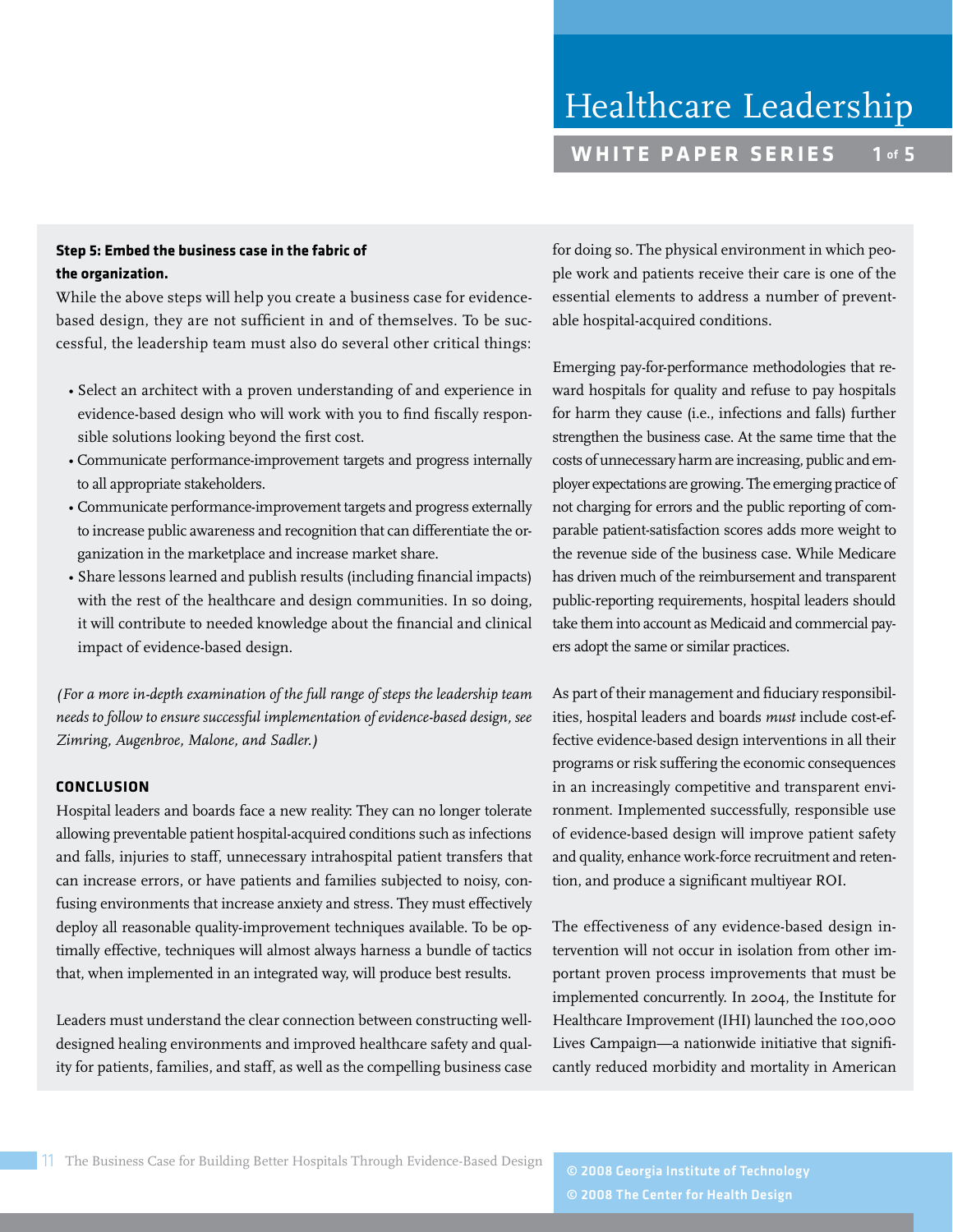healthcare. Building on that success, IHI launched the 5 Million Lives Campaign at the end of 2007. Its aim was to protect patients from 5 million incidents of medical harm over the next 2 years. IHI's experiences with both campaigns proved that effective change packages are a bundle of improvements that must be implemented together. The key point is that environmental design innovations included here are essential ingredients in optimally improving safety and quality.

As hospital leaders undertake building projects, it is imperative that the ongoing operating savings mentioned above are an integral part of their analysis. Hospital boards and management must hold each other accountable to new levels of environmental excellence and efficiency.

Building a new hospital or undertaking a major renovation is likely to be the biggest financial decision that a board will ever make. It also provides a unique opportunity to transform the culture and processes of the overall organizational enterprise to maximize the investment. *(For more on cultural change and facility design, see "Culture Change and Facility Design: A Model for Joint Optimization" by D. Kirk Hamilton, Robin Diane Orr, and W. Ellen Raboin.)* Hospital leaders have an opportunity and an obligation to assure that, whether patients are in their care for an hour, a day, a week, or a year that they are cared for in an optimal healing environment.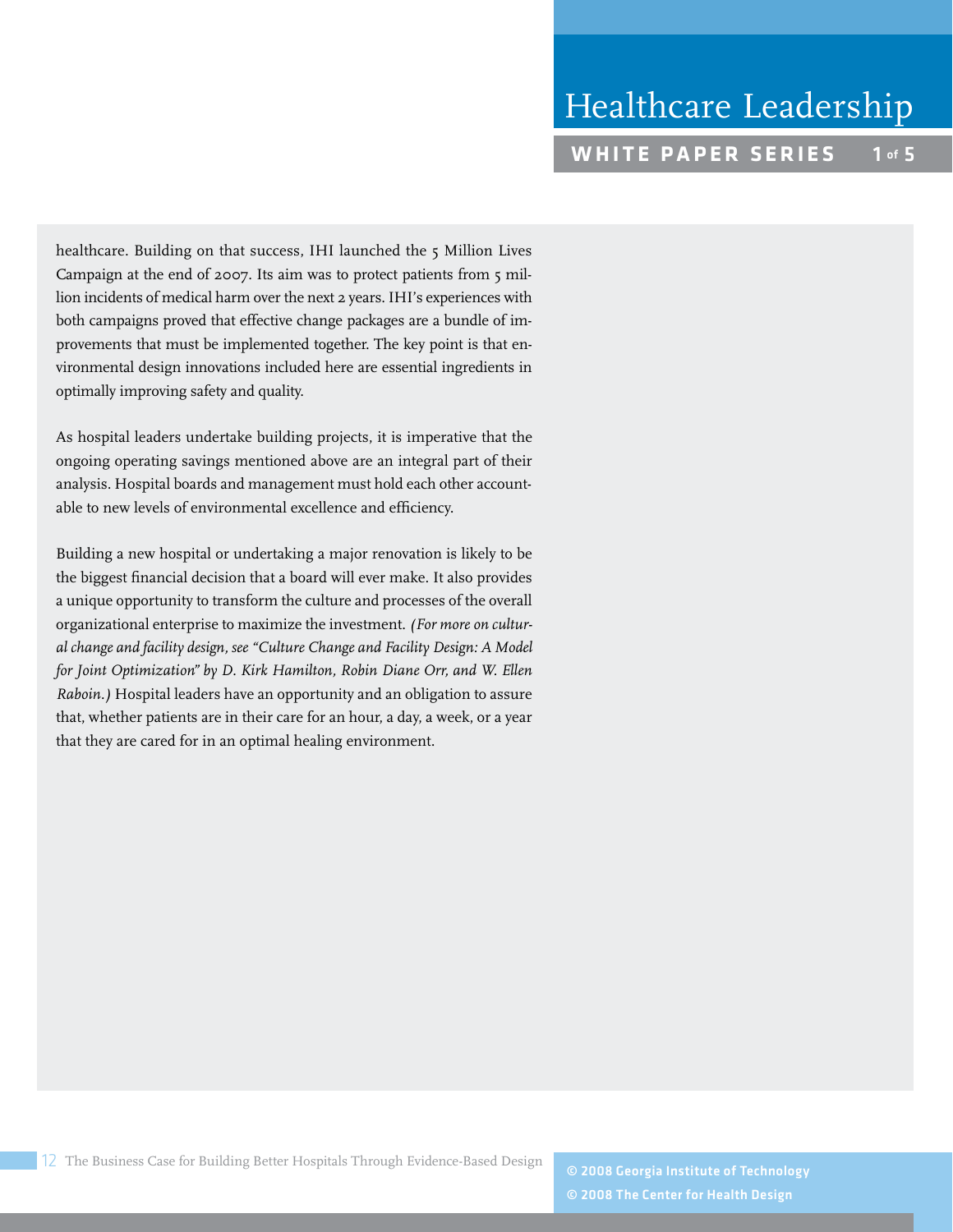#### **REFERENCES**

Agency for Healthcare Research and Quality. (2007). Transforming hospitals: Designing for safety and quality [DVD]. (Available from AHRQ, 540 Gaither Road, Suite 2000, Rockville, MD 20850).

Beaudoin, J. (2007, November 20). Massachusetts hospitals make "no charge" pledge for adverse events. *Healthcare Finance News*. Retrieved on January 10, 2008, from http://www. healthcarefinancenews.com/story.cms?id=7303&page=1

Berry, L., Parker, D., Coile, R., Hamilton, D. K., O'Neill, D., & Sadler, B. (2004). The business case for better buildings. *Frontiers in Health Services Management, 21*(1/n), 3 1/n 21.

Center for Health Design. (2008). *Definition of evidence-based design*. Retrieved August 20, 2008, from http://healthdesign.org/aboutus/mission/EBD\_definition.php

Centers for Medicare and Medicaid Services. (2007). *Hospital care quality information from the consumer perspective*. Retrieved January 10, 2008, from http://www.hcahpsonline.org/ default.aspx

Clancy, C. M. (2008). Designing for safety: Evidence-based design and hospitals. *American Journal of Medical Quality, 23*(1), 66–69.

FMI. (2008). *FMI's construction outlook—second quarter 2008*. Raleigh, NC: FMI.

Gosfield, A. G., & Reinertsen, J. L. (2005). The 100,000 Lives Campaign: Crystallizing standards of care for hospitals. *Health Affairs, 24*(6), 1560–1570.

Henriksen, K., Isaacson, S., Sadler, B. L., & Zimring, C. M. (2007). The role of the physical environment in crossing the quality chasm. *The Joint Commission Journal on Quality and Patient Safety, 33*(11 Supplement), 68–80.

Houston, A. A,, Mitchell, J., Borgani, M., Bumazhny, A., Fuqua, G. M., LeBuhn, J., et al. (2007, May 22). Modern facility design and its impact on operational and capital strategies. *Fitch Ratings: Public Finance.*

Institute of Medicine. (2000). *To err is human: Building a safer health system*. Washington, DC: National Academy Press.

Institute of Medicine. (2001). *Crossing the quality chasm: A new health system for the 21st century.* Washington, DC: National Academy Press.

Joseph, A. (2006a). *The impact of light on outcomes in healthcare settings.* Concord, CA: The Center for Health Design.

Joseph, A. (2006b). *The impact of the environment on infections in healthcare facilities.* Concord, CA: The Center for Health Design.

Joseph, A. (2006c). *The role of the physical environment in promoting health, safety, and effectiveness in the healthcare workplace.* Concord, CA: The Center for Health Design.

Joseph, A., & Ulrich, R. S. (2007). *Sound control for improved outcomes in healthcare settings.* Concord, CA: The Center for Health Design.

National Quality Forum. *Serious reportable events in healthcare: 2005- 2006 update.* Retrieved January 6, 2008, from http://www.qualityforum.org/projects/completed/sre/

Nolan, T., & Bisognano, M. (2006). Finding the balance between quality and cost. *Healthcare Financial Management Magazine, 60,* 67–72.

Sadler, B. (2006). To the class of 2005: Will you be ready for the quality revolution? *The Joint Commission Journal on Quality and Patient Safety, 32*(1), 51–55.

Ulrich, R. S., Zimring, C., Joseph, A., Quan, X., & Choudhary, R. (2004). *The role of the physical environment in the hospital of the 21st century: A once-in-a-lifetime opportunity.* Concord, CA: The Center for Health Design.

Ulrich, R. S., Zimring, C., Zhu, X., DuBose, J. R., Seo, H. B., Choi, Y. S., et al. (2008). A review of the research literature on evidencebased healthcare design. *Health Environments Research and Design Journal, 1*(3), 61–125.